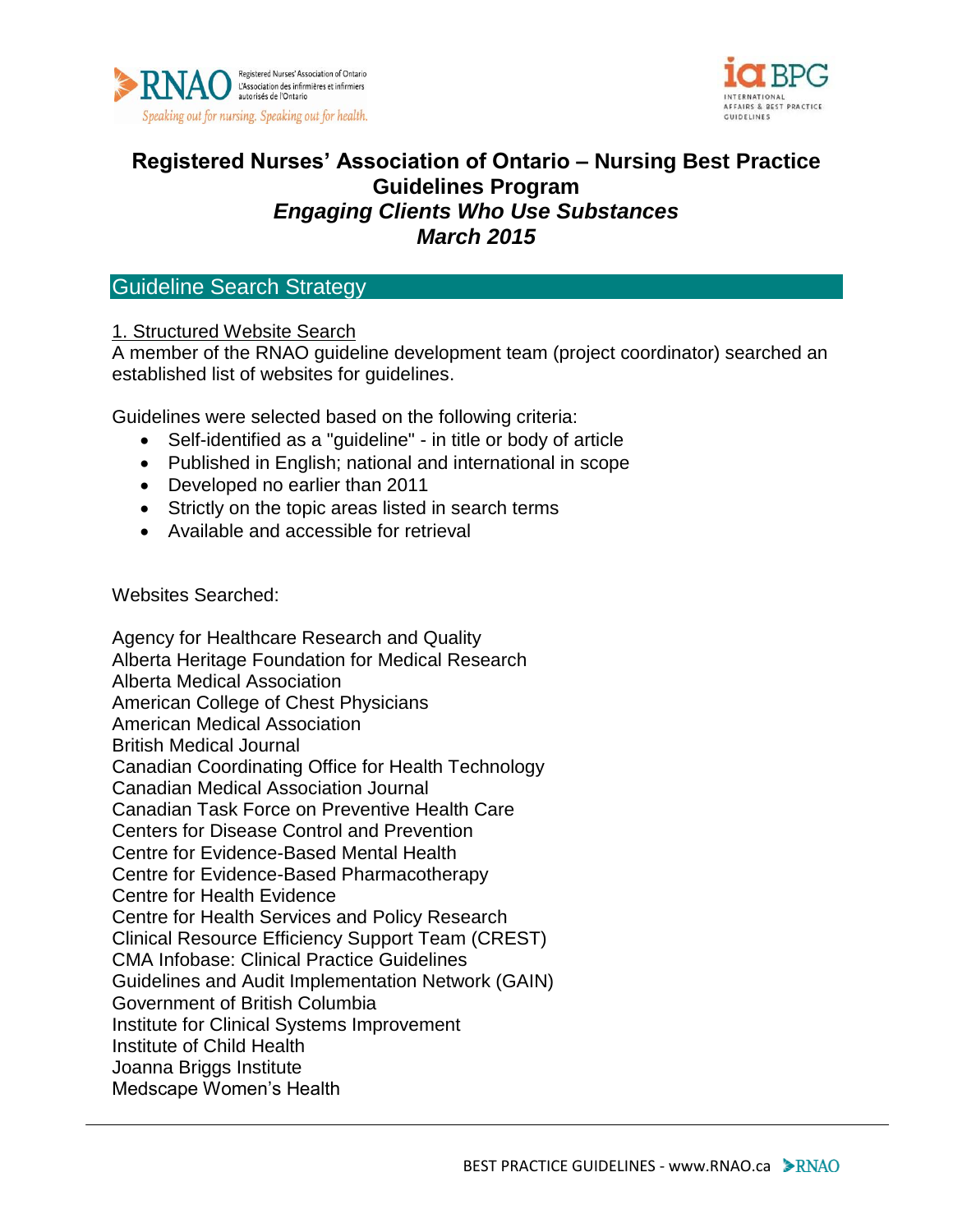Monash University Centre for Clinical Effectiveness National Clinical Guideline Centre National Guideline Clearinghouse National Health and Medical Research Council (NHMRC) National Institute for Clinical Excellence (NICE) National Library of Medicine Health Services/Technology Assessment Netting the Evidence: A ScHARR Introduction to Evidence-Based Practice on the Internet (BMJ?) New Zealand Guidelines Group NHS Centre for Reviews and Dissemination NHS Nursing & Midwifery Practice Development Unit NHS R & D Health Technology Assessment Programme PEDro: The Physiotherapy Evidence Database Queen's University at Kingston Royal Australsian College Royal College of General Practitioners Royal College of Nursing Royal College of Physicians Sarah Cole Hirsh Institute Scottish Intercollegiate Guidelines Network (SIGN) Society of Obstetricians and Gynecologists of Canada Clinical Practice Guidelines The Canadian Cochrane Network and Centre The Qualitative Report Trent Research Information Access Gateway TRIP Database U.S. Preventive Service Task Force University of California, San Francisco University of Laval – Directory of Clinical Information Websites University of York – Centre for Evidence-Based Nursing **Google** Guideline International Network (GIN) Ontario Health Technology Assessment Series

### 2. Hand Search:

RNAO Expert Panel members were asked to review personal libraries to identify and submit potentially relevant guidelines. Guidelines submitted for consideration by panel members were integrated into the retrieved list of guidelines if they had not been identified by the on-line guideline search and met the inclusion criteria.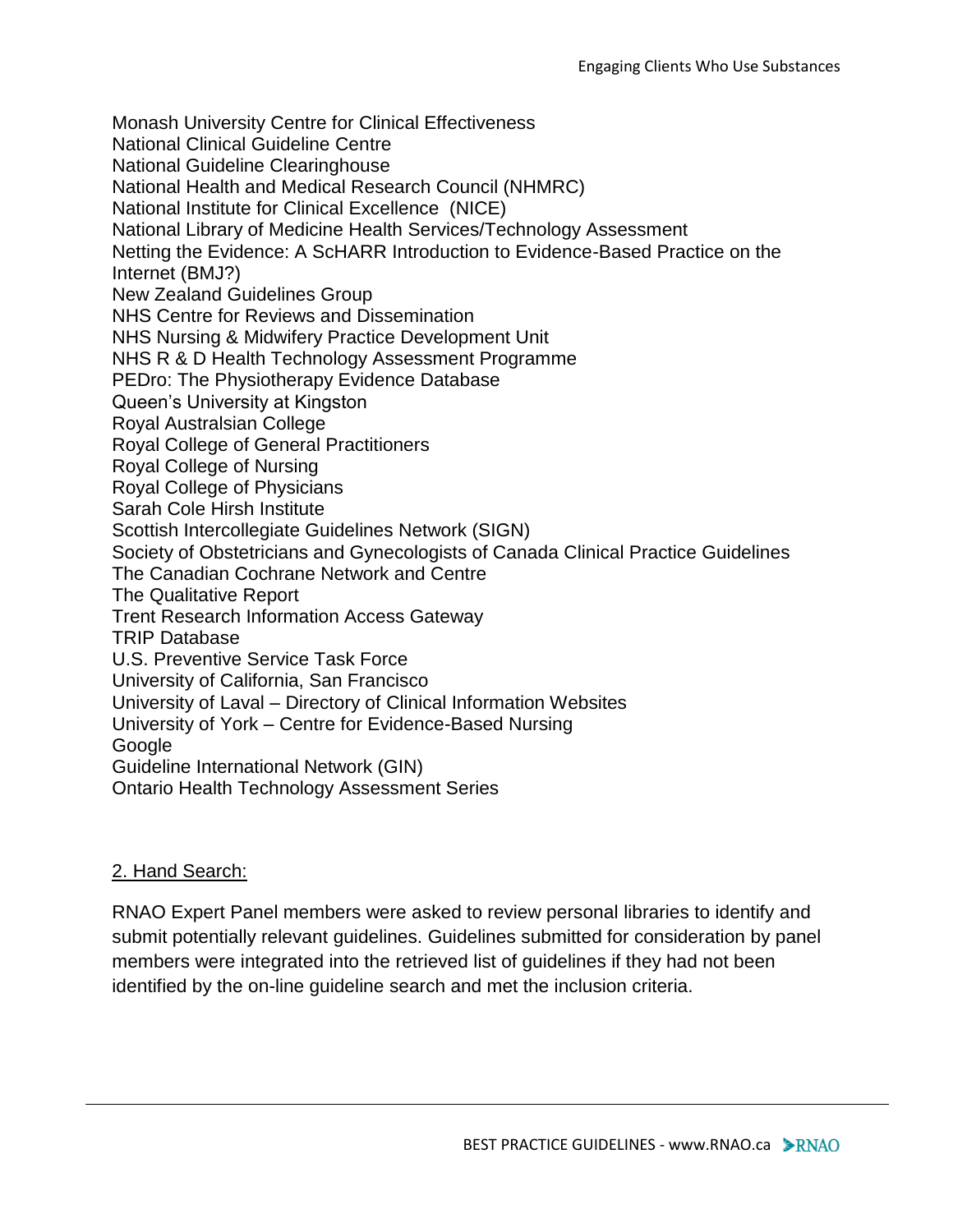## **Systematic Review Search Strategy**

Concurrent with the review of existing guidelines, a systematic review for recent literature relevant to the scope of the guideline was conducted by a health sciences librarian.

**Databases Searched**: MEDLINE, Cochrane Controlled Trials (CT), Cochrane Systematic Reviews (SR), Embase, PsycINFO, Database of Abstracts of Reviews of Effects (DARE), Applied Social Sciences Index and Abstracts (ASSIA), and Cumulative Index to Nursing and Allied Health (CINAHL).

#### **Inclusion Criteria:**

- **Focus on the topic of Substance Use which includes:** 
	- o Screening
	- o Assessment
	- o Intervention
- Published between January 2005 to July 2014
- Age range:
	- $\circ$  Adolescents (11 18 years old)
	- $\circ$  Any adults: ( $\geq$ 18 years- 45); middle age (45-64 years); all aged (65 & over); aged (80 years & over)
- Published in English
- Published in a peer reviewed journal
- Accessible for retrieval
- Any health setting or sector
- Relevant to the scope of nursing
- All study types: Systematic reviews, randomised controlled trials (RCT), metaanalysis, higher quality qualitative and quantitative research studies

### **Exclusion Criteria:**

- Dissertations, commentaries/letters to the editor, narrative/descriptive papers, conference proceedings, doctoral studies
- Protocols on Study Designs
- Non English studies
- Addictions not related to substance use & non chemical dependence: sex, gambling, eating, etc
- Tobacco and tobacco treatment/interventions
- Methadone and methadone maintenance treatment
- Pharmacology
- Unpublished (grey literature)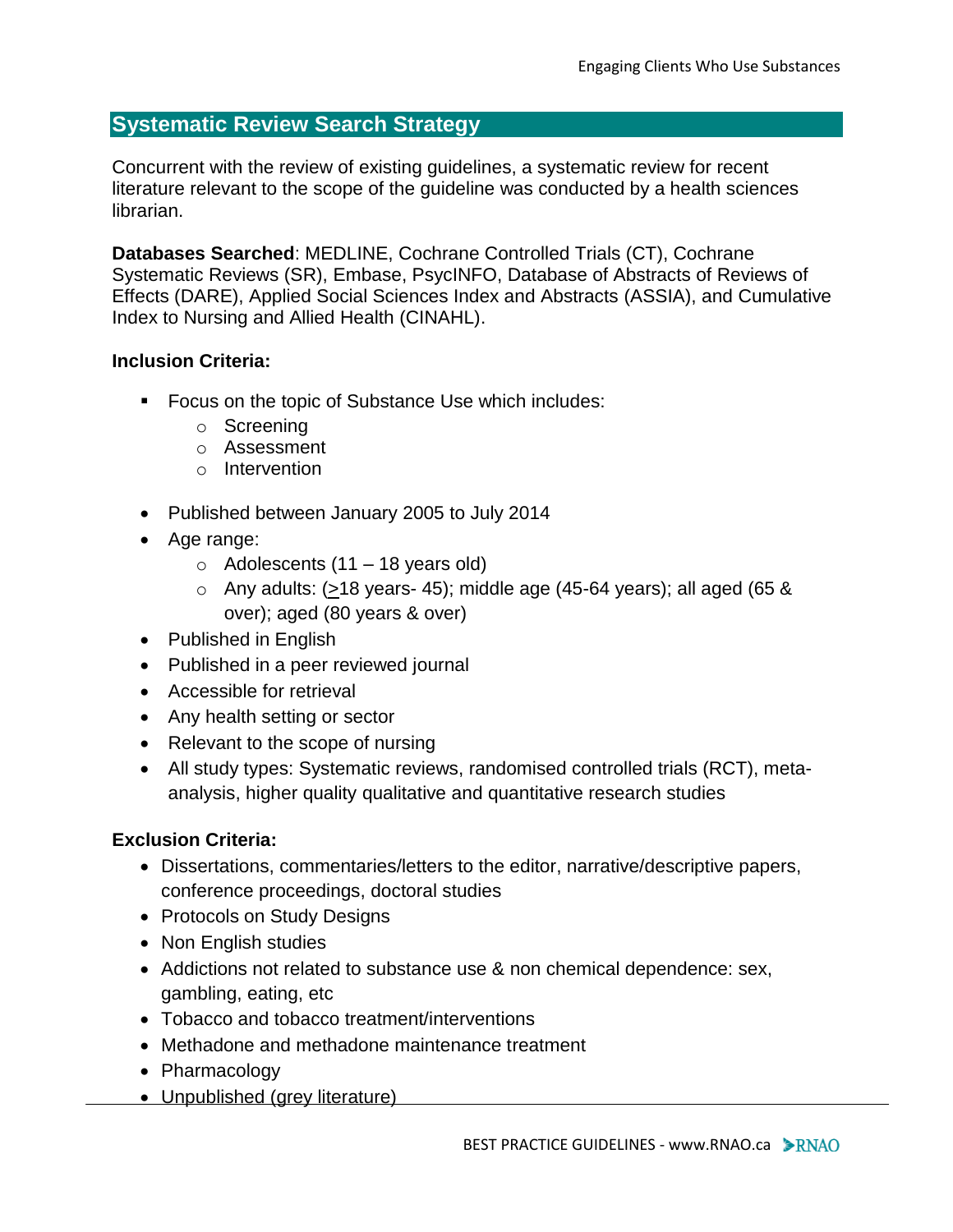### **Search Terms**

Below are condensed search strategies used for each research question in MEDLINE. Comparable terms were used in all other databases searched.

Search 1:

- What are the most effective methods of assessment for substance use disorders for individuals aged 11 years and older?
- What are the most effective interventions for individuals aged 11 years and older with a substance use disorder?

| Population                                                                                                                                                                                                                                                                                                | Intervention                                                                                                                                                                                                                                                                                                                                                                                                                                                                                                                                                                                                                                                                                                                                                                                                                                                                                                                                                                                                                                                                                                                                                                                 | Limits                                                                  |
|-----------------------------------------------------------------------------------------------------------------------------------------------------------------------------------------------------------------------------------------------------------------------------------------------------------|----------------------------------------------------------------------------------------------------------------------------------------------------------------------------------------------------------------------------------------------------------------------------------------------------------------------------------------------------------------------------------------------------------------------------------------------------------------------------------------------------------------------------------------------------------------------------------------------------------------------------------------------------------------------------------------------------------------------------------------------------------------------------------------------------------------------------------------------------------------------------------------------------------------------------------------------------------------------------------------------------------------------------------------------------------------------------------------------------------------------------------------------------------------------------------------------|-------------------------------------------------------------------------|
| Substance-Related Disorders/or<br>exp Substance Withdrawal<br>Syndrome/ or (substance adj2<br>disorder?).mp. or (substance adj2<br>depend*).mp. or (chemical? adj2<br>depend*).mp. or (substance adj2<br>abus*).mp. or (substance adj2<br>misus*).mp. or (substance adj2<br>withdraw*).mp. or addict*.mp. | Behavior Therapy/ or Cognitive Therapy/ or<br>exp Adaptation, Psychological/ or social<br>support/ or Self-Help Groups/ or Alcoholics<br>Anonymous/ or Psychotherapy, Group/ or<br>Family Therapy/ or Psychoanalytic Therapy/<br>or Psychotherapy, Brief/ or Counseling/ or<br>Directive Counseling/ or Social Adjustment/<br>or (psychosocial adj2 therap*).mp. or<br>(psychosocial adj2 treatment?).mp. or<br>(psychodynamic adj2 therap*).mp. or (group*<br>adj therap*).mp. or (individual? adj<br>therap*).mp. or (interperson* adj2<br>therap*).mp. or (inter-person* adj2<br>therap*).mp. or (motivation* adj2<br>interview*).mp. or CBT.mp. or 12 step?.mp.<br>or prochaska*.mp. or DiClemente*.mp. or exp<br>"Outcome and Process Assessment (Health<br>Care)"/ or Needs Assessment/ or Risk<br>Assessment/ or Self-Assessment/ or Mass<br>Screening/ or exp Questionnaires/ or exp<br>"Severity of Illness Index"/ or assess*.mp. or<br>screen*.mp. or evaluat*.mp. or measur*.mp.<br>or BASIS-2.mp. or GAF.mp. or ASI-Lite.mp.<br>or GAIN-5.mp. or S?DQ.mp. or RTC.mp. or<br>CISS.mp. or ADAPT.mp. or CHQ-12.mp. or<br>PAT.mp. or CAGE.mp. or DISC.mp. or<br>PDSQ.mp. or COWS.mp. | Humans, English<br>Language, yr= 2005-<br>July 2015, age > 11<br>years. |

Search 2: What education and policy considerations may best facilitate nurses' care of individuals with a substance use disorder?

| Population                                                                                                                                                                                                    | Intervention                                                                                                                                      | Limits                                                                     |
|---------------------------------------------------------------------------------------------------------------------------------------------------------------------------------------------------------------|---------------------------------------------------------------------------------------------------------------------------------------------------|----------------------------------------------------------------------------|
| Substance-Related Disorders/ or<br>exp Alcohol-Related Disorders/ or<br>Amphetamine-Related Disorders/<br>or Methamphetamine/ or exp<br>Street Drugs/ or Cocaine-Related<br>Disorders/ or Marijuana Abuse/ or | exp Nurses/ or exp Nursing/ or exp Nursing<br>Staff/ or Nursing, Practical/ or exp Nursing<br>Assessment/ or (nurse? or nursing).mp. or<br>nu.fs. | Humans, English<br>Language, $yr = 2005 -$<br>July 2015, age >11<br>years. |